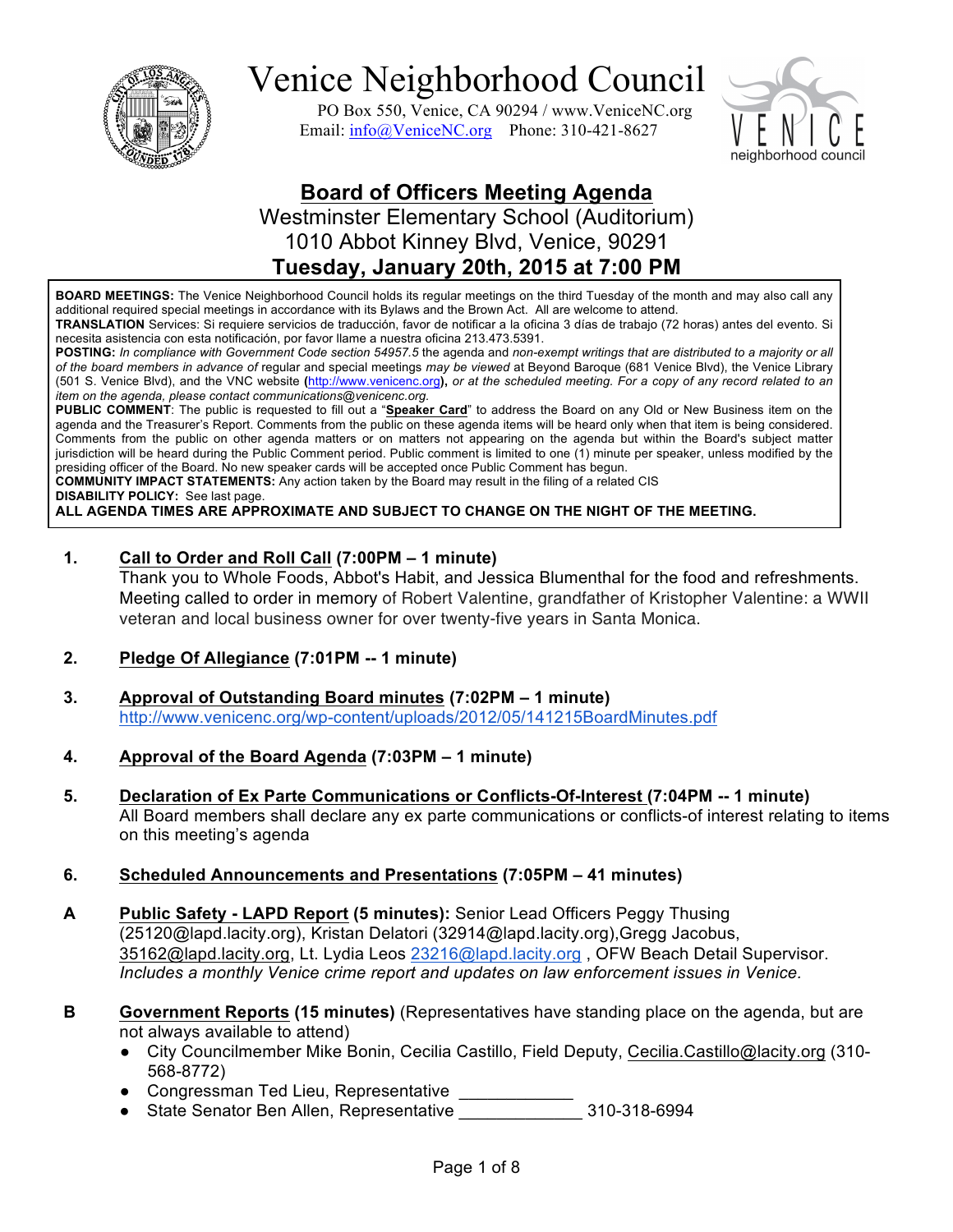

PO Box 550, Venice, CA 90294 / www.VeniceNC.org Email:  $info@V$ eniceNC.org Phone: 310-421-8627



- State Assemblyperson Autumn Burke, Rep Odysseys Bostick 310.412.6400
- LA County Supervisor Sheila Kuehl, Representative
- Mayor Eric Garcetti, Westside Deputy, Daniel Tamm, (Daniel.Tamm@Lacity.org) 213-978-0836

#### **C VNC Announcements (5 Minutes)**

- President Mike Newhouse (President@VeniceNC.org) Cancellation of Spaghetti on OceanFront Walk CIP
- Vice President Marc Saltzberg (VicePresident@VeniceNC.org)
- Westside Regional Alliance of Councils- Mike Newhouse, WRAC President, Marc Saltzberg, VNC Representatives. (Chair@westsidecouncils.org),
- Los Angeles Neighborhood Council Coalition (LANCC) Ivan Spiegel (Parliamentarian@VeniceNC.org)
- VNC Representative to DWP: Dede Audet
- Venice Chamber Of Commerce: Catherine Chevalier, President VCC (Catherine@notmaurice.com)

#### **D 2015-2016 CIP Applications (5 minutes) (**Ivan Spiegel parliamentarian@venicenc.org)

The applications for the 2015-2016 Community Improvement Projects are now available. The submission date is April 1, 2015.

#### **E BONC Code of Conduct (1 minute)** (Ivan Spiegel parliamentarian@venicenc.org)

All Board members shall sign the new BONC Code of Conduct

#### **F Airport Committee Report on Environmental Impact (10 minutes) (**Abigail Myers abigail.myers@venicenc.org)

#### **7. General Consent Calendar (7:46PM -- 1 minute)**

*[All agenda items on the Consent Calendar will pass when the Consent Calendar is approved. No discussion or Public Comment is allowed on any item. Items may be removed by any board member or stakeholder. Removed items will go to the end of the agenda and be treated as regular agenda items with discussion and public comment.]*

**A Green Venice Expo Town Hall** (Sylvia Aroth chair.outreach@venincenc.org)

**MOTION:** The VNC Board approves a Town Hall: Green Venice Expo to be held on February 28, 2015.

**B Community Improvement Project extension** (Ivan Spiegel, Program Administrator parliamentarian@venicenc.org)

**MOTION:** The VNC Board grants Kiss The Ground an additional 60 days to acquire a permit so that the project can move forward. If the applicant does not receive their permit within the next 60 days the funding allocation will expire.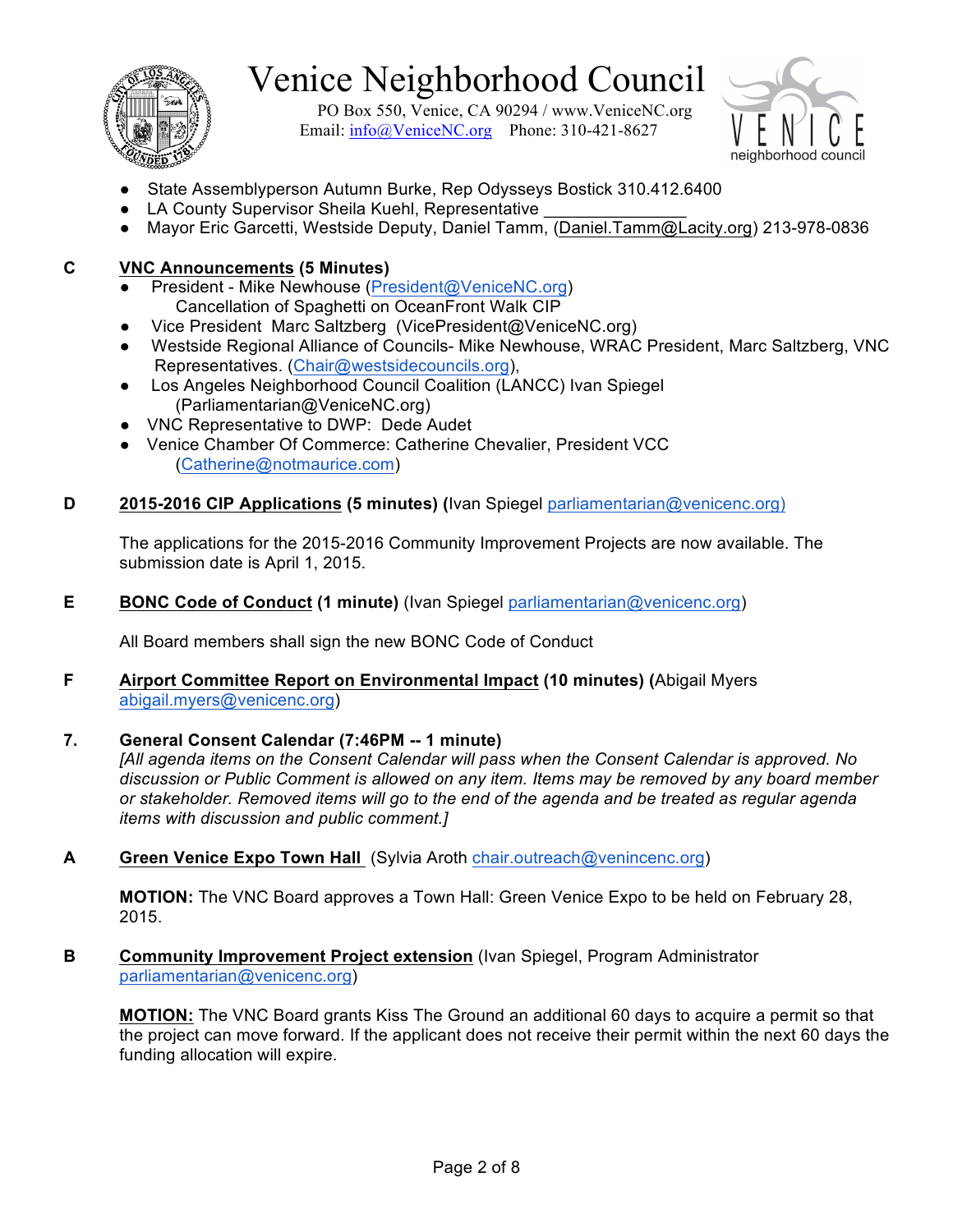

PO Box 550, Venice, CA 90294 / www.VeniceNC.org Email:  $info@V$ eniceNC.org Phone: 310-421-8627



**C ABC Alcohol-Related Notices and Correspondence** (Robin Rudisill *Chair-LUPC@venicenc.org*) for LUPC (to be reviewed and made into a Motion to the VNC Board at a LUPC meeting prior to the Board meeting)

**MOTION:** The Venice Neighborhood Council Board requests that the 11<sup>th</sup> District City Council Office forward a copy of all ABC alcohol-related notices and correspondence received that are related to Venice, directly to the VNC President, the VNC Vice-President and the Land Use and Planning Chair, within 48 hours of receipt, via both email and U.S. mail.

#### **D Housing and Caring for Homeless Veterans** (Ivan Spiegel on behalf of LAANC parliamentarian@venicenc.org)

**MOTION:** Whereas, Los Angeles has the largest homeless Veteran's population in the United States, and

Whereas, Los Angeles also has the largest VA Veteran's Home property in the United States, and Whereas, Mayor Garcetti has pledged to end Veteran homelessness in Los Angeles by the end of 2015 without ever mentioning the utilization of nearly 400 acres of land at the West LA VA property as a solution, and

Whereas, the challenge to end Veteran homelessness in less than 12 months must require immediate supportive housing and healthcare which can only happen at the WLA VA property where there is plenty of space and an existing VA hospital

Therefore be it resolved that the Venice Neighborhood Council joins other Los Angeles Neighborhood Councils in recognizing that Los Angeles is in a "state of emergency" for homeless Veteran and hereby requests that the Los Angeles City council direct the City of Los Angeles, with all of its resources, and the Veteran's Administration to unify and open a large-scale Crisis Humanitarian Relief Project on VA land to immediately house and care for the thousands upon thousands of disabled homeless Veterans in the City of Los Angeles.

#### **8. Land Use and Planning Committee (LUPC) Consent Calendar**

*[All agenda items on the Land Use and Planning Committee (LUPC) Consent Calendar will pass when the LUPC Consent Calendar is approved. No discussion or Public Comment is allowed on any item. Items may be removed by any Board member or Stakeholder. Removed items will go to the end of agenda item 11. Land Use and Planning Committee and will be treated as regular LUPC agenda items, with discussion and public comment.]*

NONE

#### **9. Announcements & Public Comment on items not on the Agenda (7:47PM -- 10 minutes)** *[No more than 1 minute per person – no Board member announcements permitted]*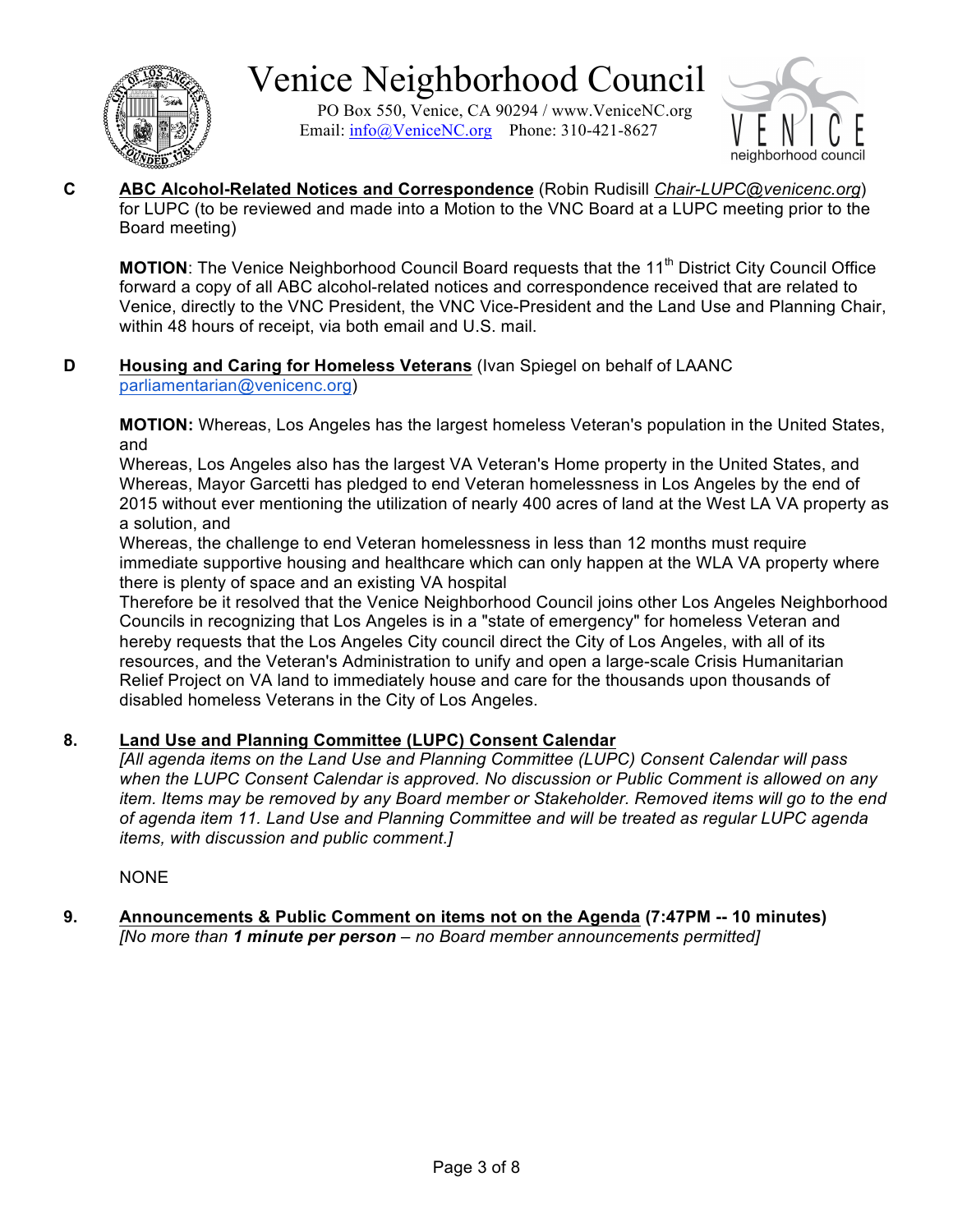

Venice Neighborhood Council PO Box 550, Venice, CA 90294 / www.VeniceNC.org

Email: info@VeniceNC.org Phone: 310-421-8627



- **10. Old Business** *[Discussion and possible action]* **(7:58PM -- 10 minutes)**
- **A Pavilion on Windward Plaza (5 minutes)** (Melissa Diner on behalf of the OFW Committee melissa.diner@venicenc.org)

**MOTION:** The Venice Neighborhood Council supports the installation of a permanent pavilion on Windward Plaza that can be used for multiple activities including dance hall, ice rink, roller rink, central market, movies etc. APPROVED BY OFW COMMITTEE 3-0-0

#### **B Pagoda Beautification (5 minutes)** (Melissa Diner melissa.diner@venicenc.org)

**MOTION:** The Ocean Front Walk Committee recommends that the Venice Neighborhood Council support the formation of an " Adopt- A-Pagoda" project and adjacent benches project.

The pagodas currently serve as a gathering place for a wide range of locals and tourists and function as a true community amenity that could be improved by hosting local artists as muralists who adopt the space on a rotating basis.

Artists would have the ability cover the entire pagoda space, surrounding mini wall, bench and trashcan with their work.

Artists submit their Pagoda rendering via online form below. Pagoda rendering required to be considered. No additional applications of fixtures or structural applications allowed.

Residents and Businesses can submit interest to adopt a pagoda and collaborate with artists but artist must ultimately submit rendering and application in order for application to be considered. All adoptees will be included in credits.

Once online form is completed, Concepts or interest are sent via email to Arts Committee,OFW Committee and Venice Neighborhood Council. After artists have presented projects in front of art and ofw join committee, OFW and Arts will make recommendation to support or not support said projections and VNC will vote to support or not support implementation 8 projects for the 8 padogas for a 1 year installation. After 1 year, projects will be reviewed and decided on whether they will continue based on community feedback and artist experience.

One pagoda will be dedicated to Alicia Gruppioni as a permanent installation on Sunset Ave.

Link to draft form: https://docs.google.com/forms/d/1z\_L30UwJaa7Rrq0h0XcNlsxX9a8T6WTVoW8rp2RXgPI/viewform? usp=send\_form

APPROVED BY OFW COMMITTEE (Shelly Motion, Gail second) 5-0-0

**11. LUPC** (Robin Rudisill on behalf of LUPC, Chair-lupc@VeniceNC.org)

[See Item 12 A2]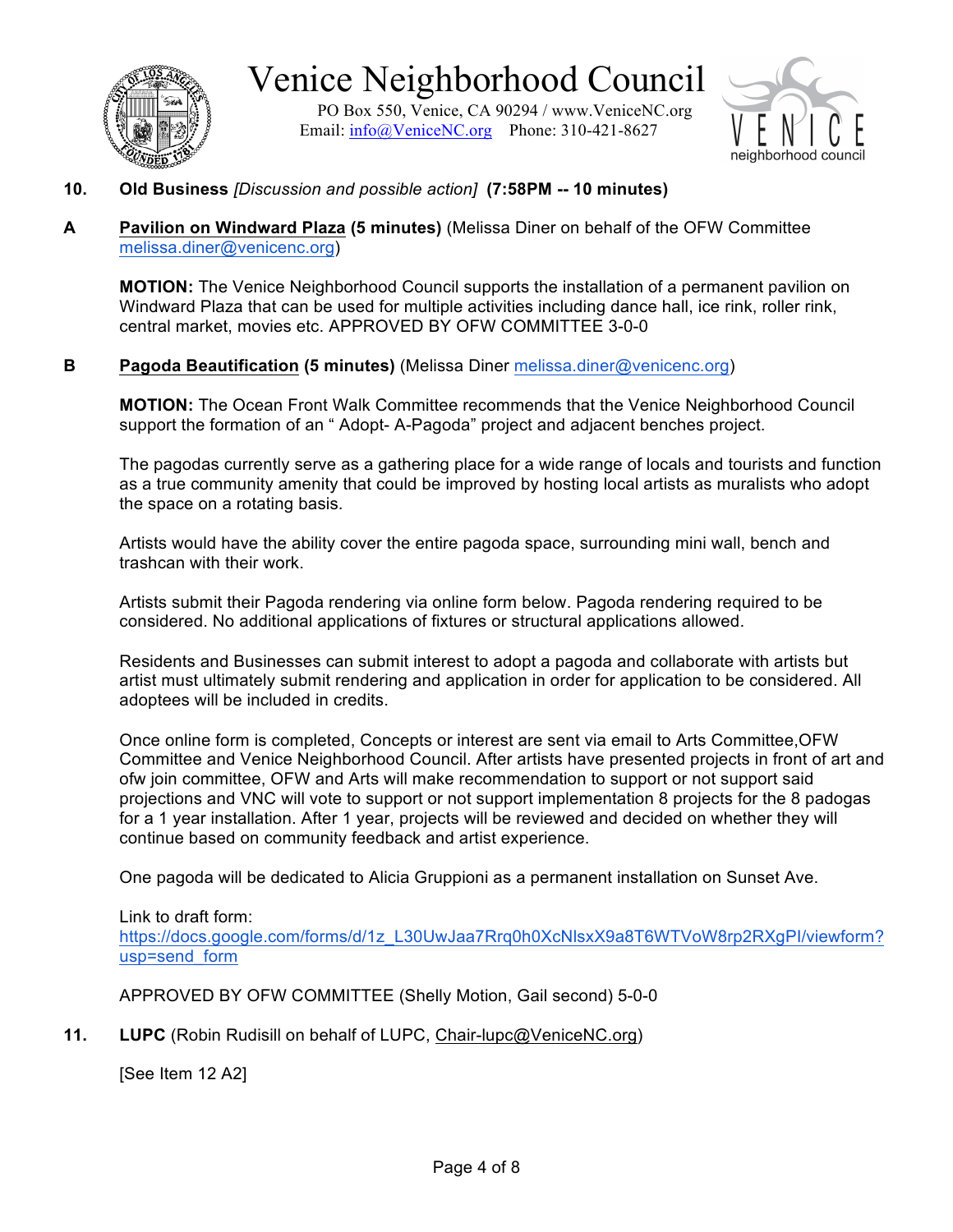

PO Box 550, Venice, CA 90294 / www.VeniceNC.org Email: info@VeniceNC.org Phone: 310-421-8627



**12. New Business (8:08PM – 35 minutes)** *[Discussion and possible action]*

#### **NOTE: TWO DIFFERENT MOTIONS (FOR ITEM A) HAVE BEEN SUBMITTED ON THIS ISSUE. THE BOARD MAY DECIDE BETWEEN THEM OR TO WRITE A COMPROMISE MOTION.**

#### **A1 Support for Short Term Vacation Rentals Motion in City Council (15 minutes)** Marc Saltzberg marc.saltzberg@venicenc.org

**MOTION:** The Venice Neighborhood Council supports Los Angeles City Council motion 14-1635 requesting that the Council direct the City Administrative Officer and the Chief Legislative Analyst, in conjunction with the relevant City Departments and the City Attorney to work with stakeholder groups to make recommendations for an ordinance regulating the legal operation of short-term rentals in Los Angeles that (a) protects residential neighborhoods from large numbers of or a concentration of short term rentals in any particular neighborhood at a given time; (b) provides for collection of the Transit Occupancy Tax; and (c) prohibits the removal of large numbers of units from the City's stock of rental or affordable housing. We agree that it makes sense to examine the experience of other states and municipalities in developing such regulations.

The VNC urges LA City to compile more information on the number of short-term rentals in residential zones throughout the City, and in Venice in particular. The VNC passed the following motion on 10/21/2014: The VNC Board shall request the CAO to compile and provide information on the number of short-term rentals in Venice, including the number of single-family dwellings where only one dwelling unit exists on the lot, the number of multi-family dwellings, including duplexes and condominiums, and the number of listings, whether registered or unregistered properties, that fall under the Rent Stabilization Ordinance.

Per our request to involve stakeholder groups, the VNC sent a letter to the Los Angeles City Council on September 24, 2014 regarding Council File Council File 14-0593, which created the Sharing Economy Work Group. The letter stated, in part: "the Venice Community deserves to be included in preparing the Work Group's report and recommendation to the City Council; and that the VNC Board recommends that… the Work Group focus on the positive and negative impacts of the recent exponential expansion of the short-term rental market on Venice…, and that they carefully research and analyze the impact of non owner-occupied short-term rentals on the availability of longterm housing stock in Venice, the number of rent controlled units in Venice, and on the quality of life and socio-economic diversity in Venice's residential neighborhoods (including commercial zones with rent-controlled properties).

We also wish to remind the Los Angeles City Council that on August 8, 2014, the VNC submitted a CIS re: Council File Council File 14-0593 requesting that Sharing Economy Working Group consider a report dated Nov. 7, 2013 by the VNC Neighborhood Committee regarding Short Term Vacation Rentals. The report can be found at http://www.venicenc.org/wp-content/uploads/2012/09/Short-Term-Vacation-Rental-Report.pdf.

In the meantime, the VNC urges the City to enforce current laws to protect our communities. link to Bonin motion: http://clkrep.lacity.org/onlinedocs/2014/14-1635 mot 12-02-14.pdf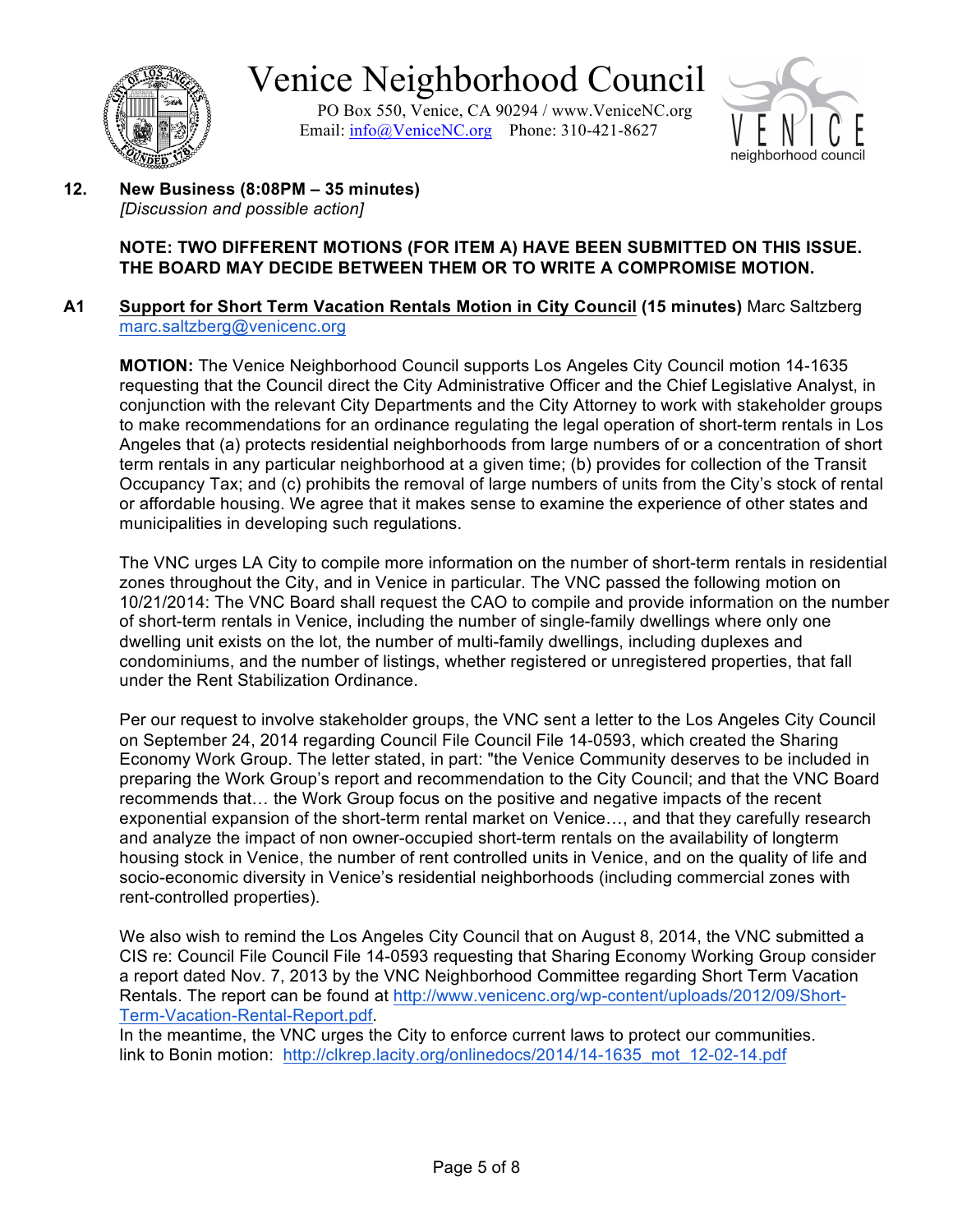

PO Box 550, Venice, CA 90294 / www.VeniceNC.org Email:  $info@V$ eniceNC.org Phone: 310-421-8627



#### **A2 Community Impact Statement (CIS) on City Council's Short-Term Rental Legislation (15 minutes)** (Robin Rudisill *Chair-LUPC@venicenc.org* on behalf of LUPC)

**MOTION**: The Venice Neighborhood Council Board shall submit the following Community Impact Statement (CIS) in response to City Council File 14-1635:

The Venice Neighborhood Council (VNC) wholeheartedly supports Councilmember Bonin's motion, with emphasis on the following important points:

Research and evaluate the best practices of S.F., Portland, NY. and other cities to develop the most effective controls/enforcement processes to protect quality of life and right to quiet enjoyment in Venice's residential neighborhoods, by prohibiting removal of entire long-term rental units, especially low income (no conversions of RSO units), and by prohibiting a concentration of short-term rentals (STR's) in a neighborhood at any given time. Work with Stakeholder groups, Community and Neighborhood Representatives as well as platform and hosts/operators to gather input for preparing an Ordinance for the legal operation of STR's.

As Venice has already been severely adversely impacted by the actions of operators hijacking the "shared" economy for decidedly non-sharing purposes, and as the difficulty of enforcement cannot be underestimated, the VNC also strongly supports:

- 1. Genuine peer-to-peer sharing of homes/rooms as the guiding principle for changes to the framework, controls and Zoning Codes;
- 2. A dedicated oversight entity, with a budget that grows with the level of activity, funded by the related taxes and fees;
- 3. STR platforms and hosts/operators held responsible and liable for abuses, and required to provide access to relevant data as well as provide regular required reporting, in order to accurately track trends and impacts and to catch violations; and
- 4. Minimal disturbance to current laws in making the changes necessary to legalize and regulate STR's, an immediate Interim Control Ordinance (ICO) to provide basic regulations/controls and collection of the STR-related taxes and fees, and, in the meantime, enforcement of current laws to protect our communities.

Link to Bonin motion: http://clkrep.lacity.org/onlinedocs/2014/14-1635\_mot\_12-02-14.pdf

APPROVED BY LUPC on 1/16/15 by a vote of 5-0-0 (RR/MK)

**B Support for Turning LA's Streets into the World's Largest Public Arts Gallery (10 minutes)**  (Eduardo Manilla on behalf of the Arts Committee eduardo.manilla@venicenc.org)

**MOTION:** Whereas, Los Angeles, America's second largest city, has over 6,000 miles of road and 4,400 traffic signal boxes; and

Whereas, Los Angeles, America's most creative city, has over 300 museums, 200 art galleries, thousands of artists, and hundreds of professional arts organizations and nonprofits; and

Whereas, Los Angeles, America's largest provider of arts education, has hundreds of schools teaching the arts and thousands of students studying the arts; and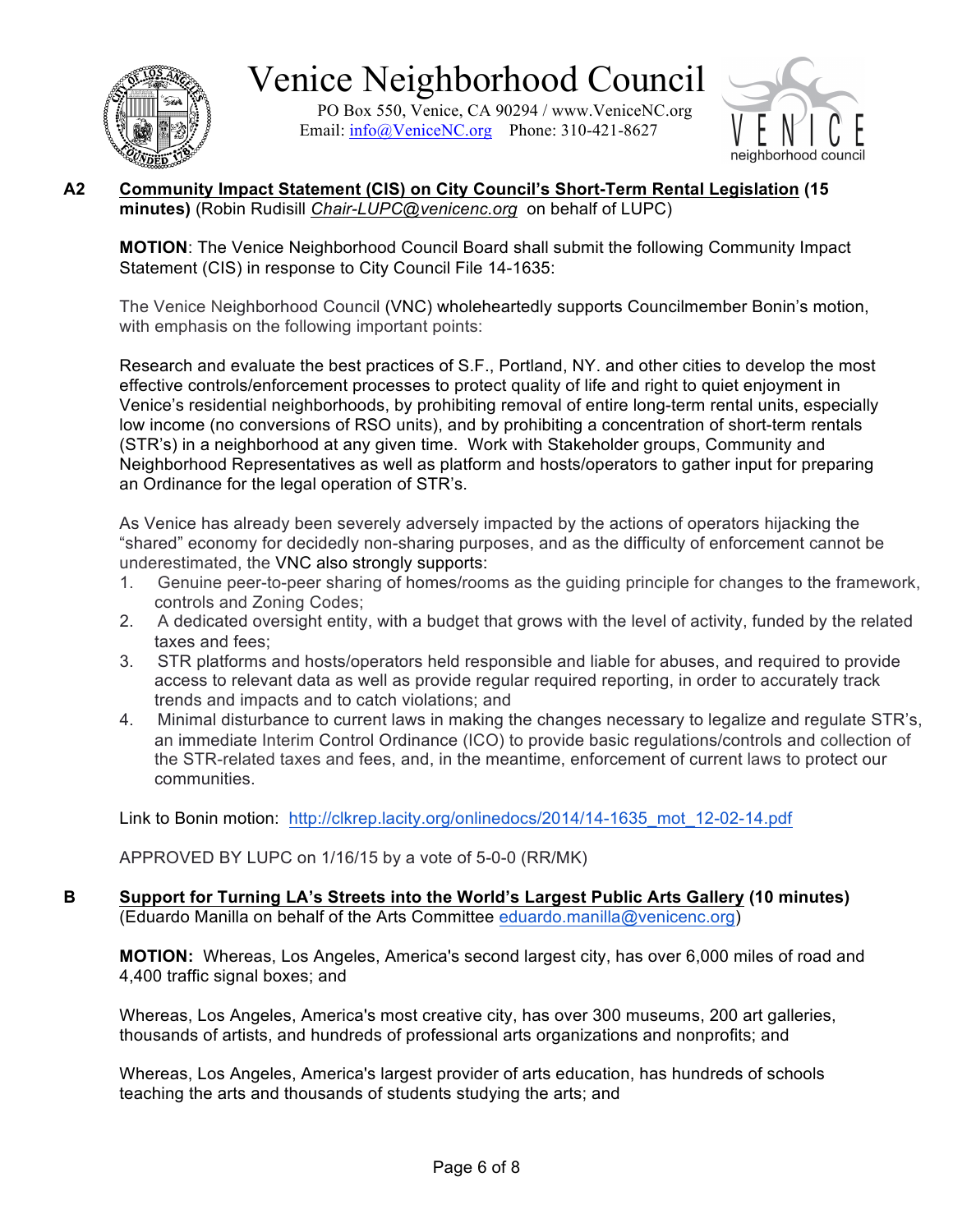

PO Box 550, Venice, CA 90294 / www.VeniceNC.org Email:  $info@V$ eniceNC.org Phone: 310-421-8627



Therefore be it resolved, that the City of Los Angeles supports The Power of Art's efforts to empower our artists and arts institutions to create 'mini-murals' on every street corner by decorating every traffic signal box.

APPROVED BY ARTS COMMITTEE 4-0-0

**C Installation of Topiary Sculptures at Westminster Elementary School (5 minutes)** (Eduardo Manilla on behalf of the Arts Committee eduardo.manilla@venicenc.org)

**MOTION:**The Venice Neighborhood Council shall provide a Letter of Support for the installation of Venice Camel Group Topiary Sculptures at the entry of Westminster Avenue Elementary School on Abbot Kinney Boulevard.

The Sculptures bring to life a colorful story of Venice's history. They will surprise, delight, and inspire community pride in the children of Westminster and engage the public in the dialog. The Topiaries are a "green," living, sculptural installation by Venice's own public artist, Robin Murez. No funding is requested; it has been secured by the Artist. APPROVED BY ARTS COMMITTEE 4-0-0

**D Approval in concept of Walkability Impact Disclosure Ordinance (5 minutes)** Joe Murphy joedmur@gmail.com

**MOTION:** The VNC Board endorses in concept and encourages implementation of the below proposal contained in the Discussion Forum Committee's VNC Vision Goals Idea Matrix:

| Idea                                                                                   | <b>Submitted by</b><br><b>Joe Murphy (310-305-1444</b><br>joedmur@gmail.com)                                                                                                                                                                                                                                                                                                                                                                                                                                                                                       | <b>Suggested</b><br><b>Implementation</b><br><b>Strategy</b>                                                                                                                                                                                                                                                          | <b>Generated while</b><br><b>Brainstorming</b>                                                                                                                     |
|----------------------------------------------------------------------------------------|--------------------------------------------------------------------------------------------------------------------------------------------------------------------------------------------------------------------------------------------------------------------------------------------------------------------------------------------------------------------------------------------------------------------------------------------------------------------------------------------------------------------------------------------------------------------|-----------------------------------------------------------------------------------------------------------------------------------------------------------------------------------------------------------------------------------------------------------------------------------------------------------------------|--------------------------------------------------------------------------------------------------------------------------------------------------------------------|
| <b>Walkability</b><br><b>Impact</b><br><b>Disclosure</b><br><b>Ordinance</b><br>(WIDO) | Require government<br>departments to prepare &<br>publish a report indicating the<br>impact of their proposed<br>actions on the walkability of the<br>communities in which the<br>actions are to be implemented.<br>Currently, many government<br>departments act without being<br>required to consult a<br>community & without regard to<br>impacts of their actions on<br>community walkability such as:<br>(i) Cutting down trees;<br>(ii) Installing street-lights &<br>telephone poles & bus-stops in<br>sidewalks; (iii) Widening<br>streets; (iv) Unknowns. | Create committee<br>with the necessary<br>expertise to:<br>Draft & lobby<br><b>Walkability</b><br><b>Impact</b><br><b>Disclosure</b><br><b>Ordinance</b><br>(WIDO) into all<br>applicable<br>ordinances<br>Arrange for easy<br>community<br>monitoring of<br>compliance of all<br>departments with<br>the <b>WIDO</b> | <b>Focus on</b><br><b>Children</b><br><b>Participation</b><br>Walkability<br><b>Diversity</b><br><b>Creativity</b><br><b>Collaboration</b><br><b>Brainstorming</b> |

APPROVED unanimously (6-0-0) by the Discussion Forum Committee 12/9/2014